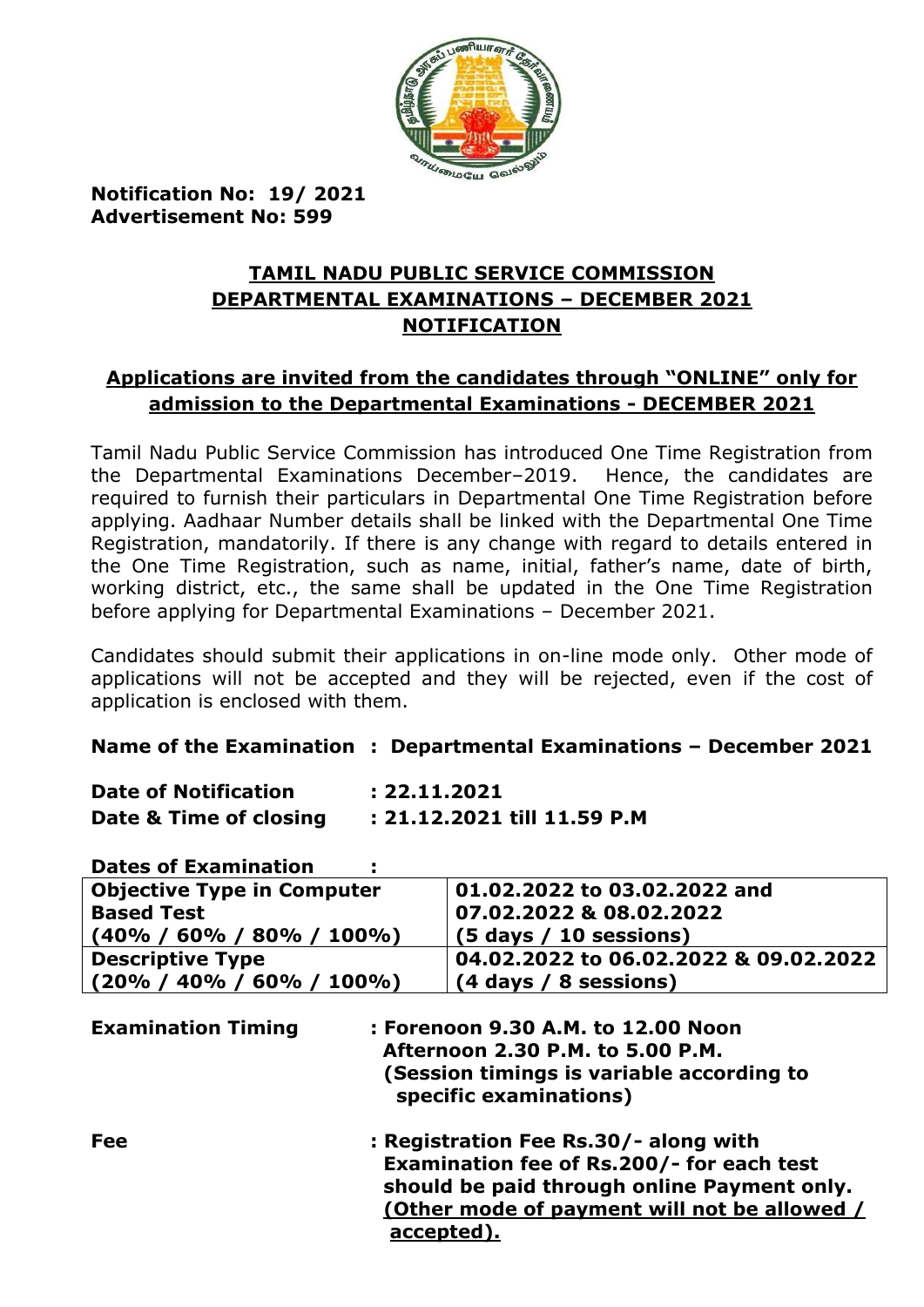- 1. **The Departmental Examinations December - 2021 will be held as detailed in Annexure II and Annexure III of this notification. All the Objective Type Tests (100% & Partial, i.e., 40% / 60% / 80%) will be conducted in Computer Based Online Test. All the Descriptive Type Tests (100% & Partial, i.e., 20% / 40% / 60%) will be conducted as per the existing procedure, i.e., manual written examination only. All the Objective Type Tests in Computer Based Online Test will be conducted for 5 days in 2 sessions per day. All the Descriptive Type Tests will be conducted for 4 days in 2 sessions per day. Hence, the Departmental Examinations will be held for 9 consecutive days as per the Time Table in Annexure - IV. All the objective type tests(Computer Based Online Test) and all the descriptive type tests(manual written examination) will be conducted in the form of "With Books" / "Without Books", as detailed in Scheme & Syllabus(Annexure-II). Hence, for combination type tests (46 tests) objective type and descriptive type tests will be conducted, separately, and the candidates have to appear for two different days, for a single test.**
- 2. Candidates are at liberty to apply for as many tests as the time table allows. If a candidate applies for two or more tests which are held at one and the same time, he/she will be permitted to write only one of the tests which may be decided by him/her, even though all the opted tests appear in the Memorandum of admission.
- 3. The application should be registered only through the Commission's website [www.tnpsc.gov.in](http://www.tnpsc.gov.in/) / www.tnpscexams.in
- 4. It may be noted that after submitting the payment details in the online application form, wait for the intimation from the server. Meanwhile do not press "back" or "Refresh" button to avoid payment failure or double payment. The candidate shall download and retain the online application for future reference. If the candidate pays the exam fees more than once without waiting for response from this server such amount will not be refunded as the Commission is not responsible for such a deliberate act of the candidate.
- 5. The candidates should note that Registration fee of Rs.30/- along with examination fee of Rs.200/- for each test should be paid through online mode only using Net banking / Debit Card / Credit card (No other mode of payment is permissible and the amount will not be refunded, if paid).
- 6. The candidates should use the recent (not more than 3 months) passport size photograph with blue / white background with good clarity for uploading in the online application. The photo image should be of 165 x 125 pixels and between 30 kb-40 kb size and also the signature image should be of  $80 \times 125$  pixels and between 20 kb-30 kb size with reasonably good quality image. **Selfie photos / Polaroid photos are not acceptable for online application.**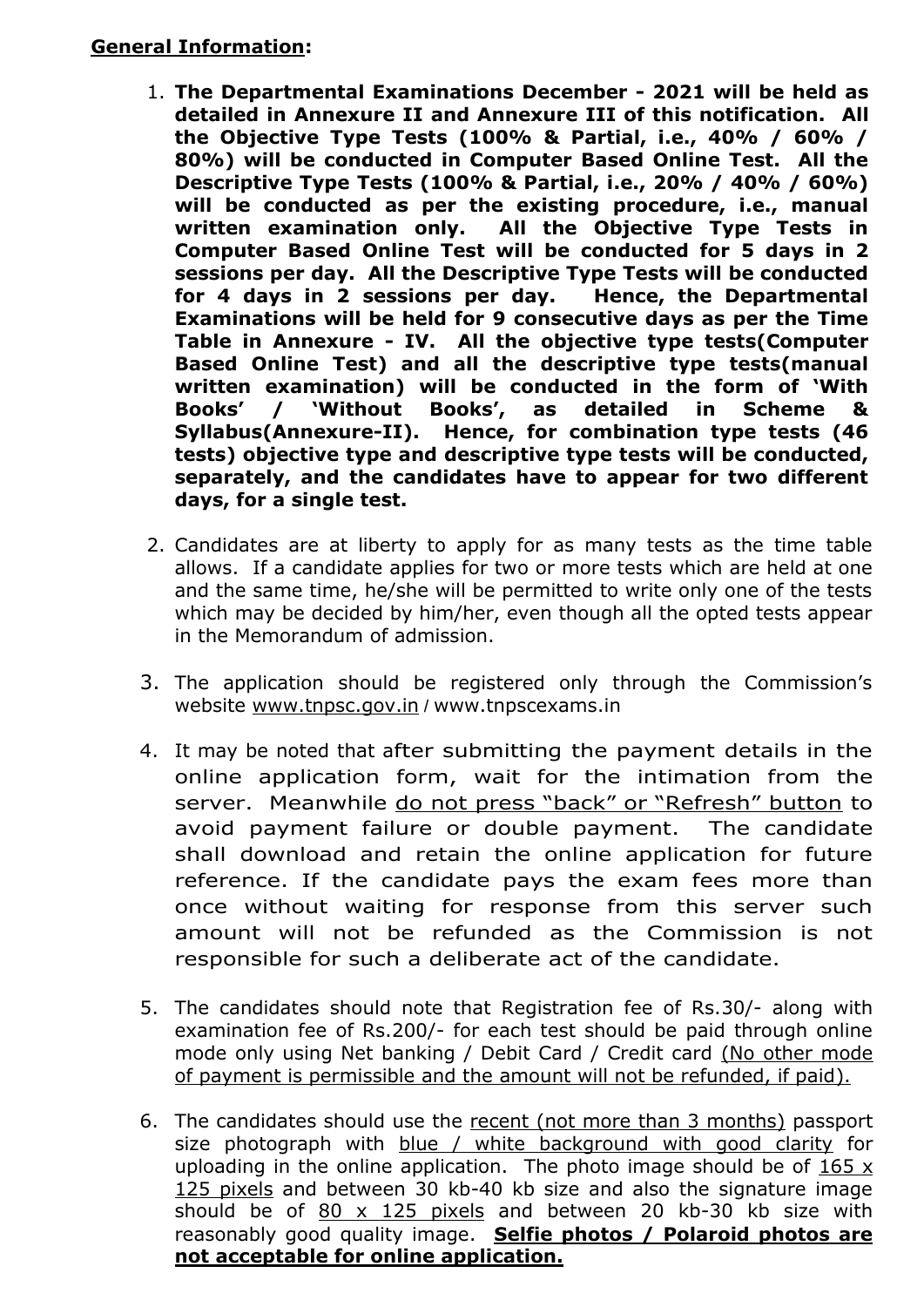- 7. The candidates are required to upload their photo and signature in the appropriate links given in the online application.
- 8. Applications not complying with these instructions shall render rejection of application.
- 9. The differently abled candidates must mention the disability in the online application without fail. They should compulsorily produce the proof of evidence in the Examination hall.
- 10. Blind candidates / differently abled candidates those who are unable to write the Examination with their hand are to be permitted to write the Examination with the help of scribe. For others (i.e. deaf, mute, etc.,) the scribe support will not be provided.

| Name of<br><b>Centre</b> | <b>Code No</b> | <b>Name of Centre</b>      | <b>Code No</b> | <b>Name of Centre</b> | <b>Code No</b> |
|--------------------------|----------------|----------------------------|----------------|-----------------------|----------------|
| Ariyalur                 | 030            | Mayiladuthurai             | 038            | Tenkasi               | 036            |
| Chengalpattu             | 033            | Nagapattinam               | 011            | Thiruvannamalai       | 022            |
| Chennai                  | 001            | Nagercoil<br>(Kanyakumari) | 119            | Tiruchirappalli       | 025            |
| Coimbatore               | 002            | Namakkal                   | 012            | Tirupathur            | 037            |
| Cuddalore                | 003            | Perambalur                 | 014            | Tirunelveli           | 026            |
| Dharmapuri               | 004            | Pudukkottai                | 015            | Thiruvallur           | 021            |
| Dindigul                 | 005            | Ramanathapuram             | 016            | Thiruvarur            | 023            |
| Erode                    | 006            | Ranipet                    | 035            | Thoothukudi           | 024            |
| Kallakurichi             | 034            | Salem                      | 017            | Udhagamandalam        | 013            |
| Kancheepuram             | 007            | Sivaganga                  | 018            | Vellore               | 027            |
| Karur                    | 009            | Thanjavur                  | 019            | Villupuram            | 028            |
| Krishnagiri              | 031            | Theni                      | 020            | Virudhunagar          | 029            |
| Madurai                  | 010            | Tiruppur                   | 032            | New Delhi             | 175            |

#### 11. **The Departmental Examinations will be held at the following Centres:- (Subject to changes)**

- 12. **Any subsequent claim, with regard to change of centre, corrections in name, father"s name, age, date of birth, etc., will not be entertained**.
- 13. Instructions to candidates for Departmental Examinations / syllabus / scheme / pattern / type of examination / name of the test / test code / fees structure, time table of Departmental Examinations – December 2021 are listed in Annexure I, II, III and IV as detailed below in the Commission's Website [www.tnpsc.gov.in](http://www.tnpsc.gov.in/) / www.tnpscexams.in

|  | Annexure - I - Instructions to candidates for Departmental Examinations |
|--|-------------------------------------------------------------------------|
|  |                                                                         |
|  | Annexure - II - Syllabus / scheme / pattern / type of examination       |
|  | Annexure - III- Name of the test / test code / fees structure           |
|  | Annexure - IV - Time table of Departmental Examinations - December 2021 |
|  |                                                                         |